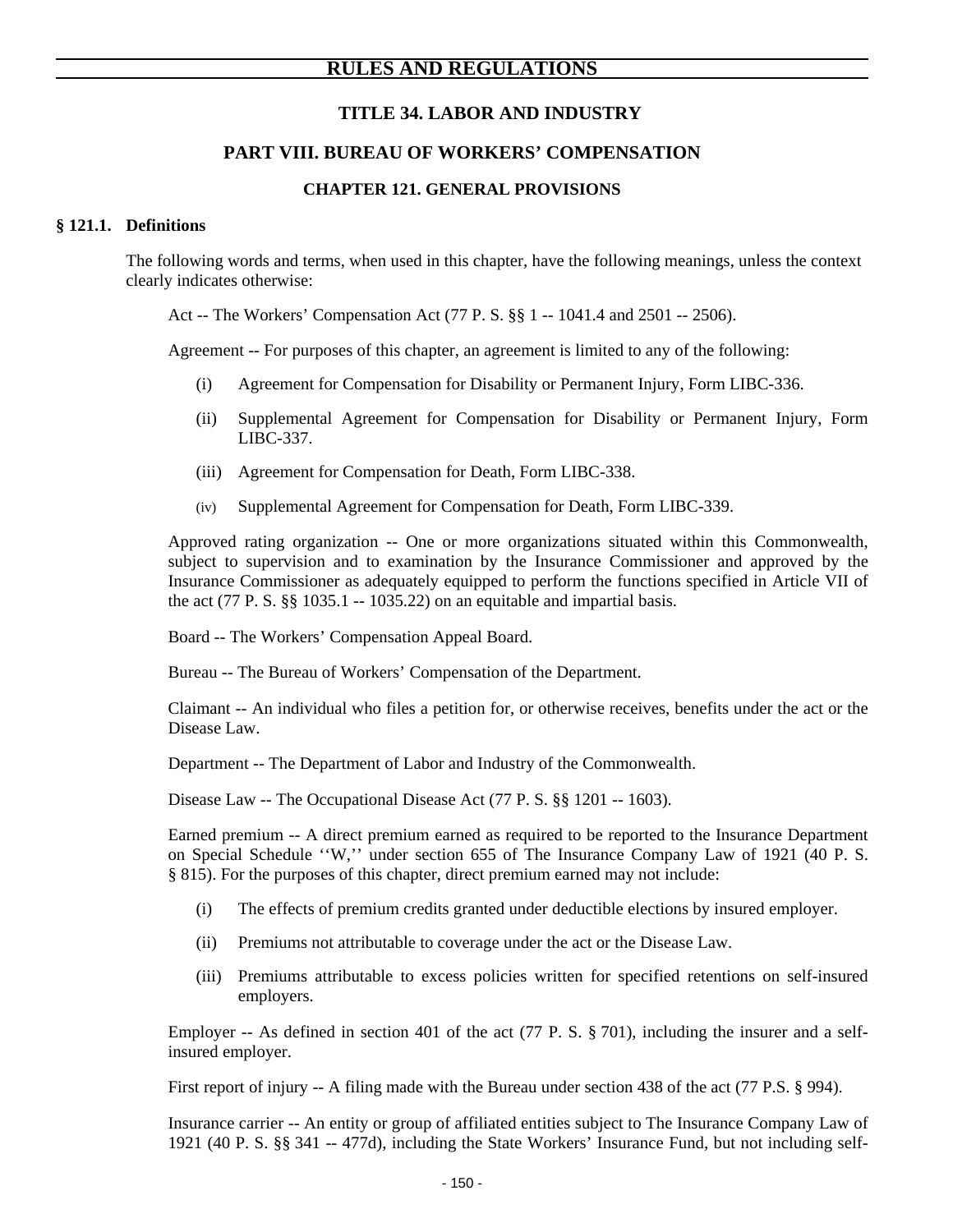insured employers or runoff self-insurers, with which an employer has insured its liability under section 305 of the act (77 P. S. § 501).

Insured employer -- An employer which has chosen to insure its workers' compensation liabilities through a workers' compensation insurance carrier licensed to do so in this Commonwealth, including the State Workers' Insurance Fund.

Insurer –

- (i) A workers' compensation insurance carrier which is licensed to insure workers' compensation liabilities in this Commonwealth and acts in this capacity on behalf of insured employers.
- (ii) The term includes a self-insured employer and a runoff self-insurer.

Runoff self-insurer -- An employer that had been a self-insurer but no longer maintains a current permit to self-insure under section 305 of the act (77 P. S. § 501).

Self-insured employer –

- (i) An employer which has been granted the privilege to self-insure its liability under the act.
- (ii) The term includes a parent company or affiliate which has assumed a subsidiary's or an affiliate's liability upon the termination of the parent-subsidiary or affiliate relationship, and a runoff self-insurer.

Special funds -- Funds maintained under sections 306.2, 443 and 446 of the act (77 P. S. §§ 517, 999 and 1000.2).

# **§ 121.2. [Reserved]**

#### **§ 121.3. Filing of forms**

(a) Forms must be in the format prescribed by the Bureau. All references to forms mean paper forms or an electronic format prescribed by the Bureau.

(b) The Bureau may return forms that are not properly completed or filed. If a form is returned, the Bureau will notify the submitting party as to the reason the form was returned. For a form returned for the first time, the Bureau will preserve the filing date if the submitting party files a corrected version of the form within 14 days of the written notice of the return of the form.

(c) The filing date is the date indicated on the United States Postal Service postmark or postal receipt. If the postmark or postal receipt is absent or unreadable, the filing date is the date of receipt by the Bureau. In all other instances, including electronic filing or hand-delivery, the filing date is the Bureau's date of receipt.

#### **§ 121.3a. Computation of time**

Except as otherwise provided by law, in computing a period of time prescribed or allowed by this chapter, the day of the act, event or default after which the designated period of time begins to run may not be included. The last day of the period so computed shall be included, unless it is Saturday, Sunday or a legal holiday in this Commonwealth, in which event the period shall run until the end of the next day which is neither a Saturday, Sunday nor a holiday. A part-day holiday shall be considered as other days and not as a holiday. Intermediate Saturdays, Sundays and holidays shall be included in the computation.

#### **§ 121.3b. Providing workers' compensation information**

(a) The workers' compensation information specified in subsection (b) shall be provided to every employee at the time of hire and immediately after the injury, or as soon thereafter as possible under the circumstances of the injury. If the employee's injuries are so severe that emergency care is required, the information shall be given as soon after the occurrence of the injury as is practicable.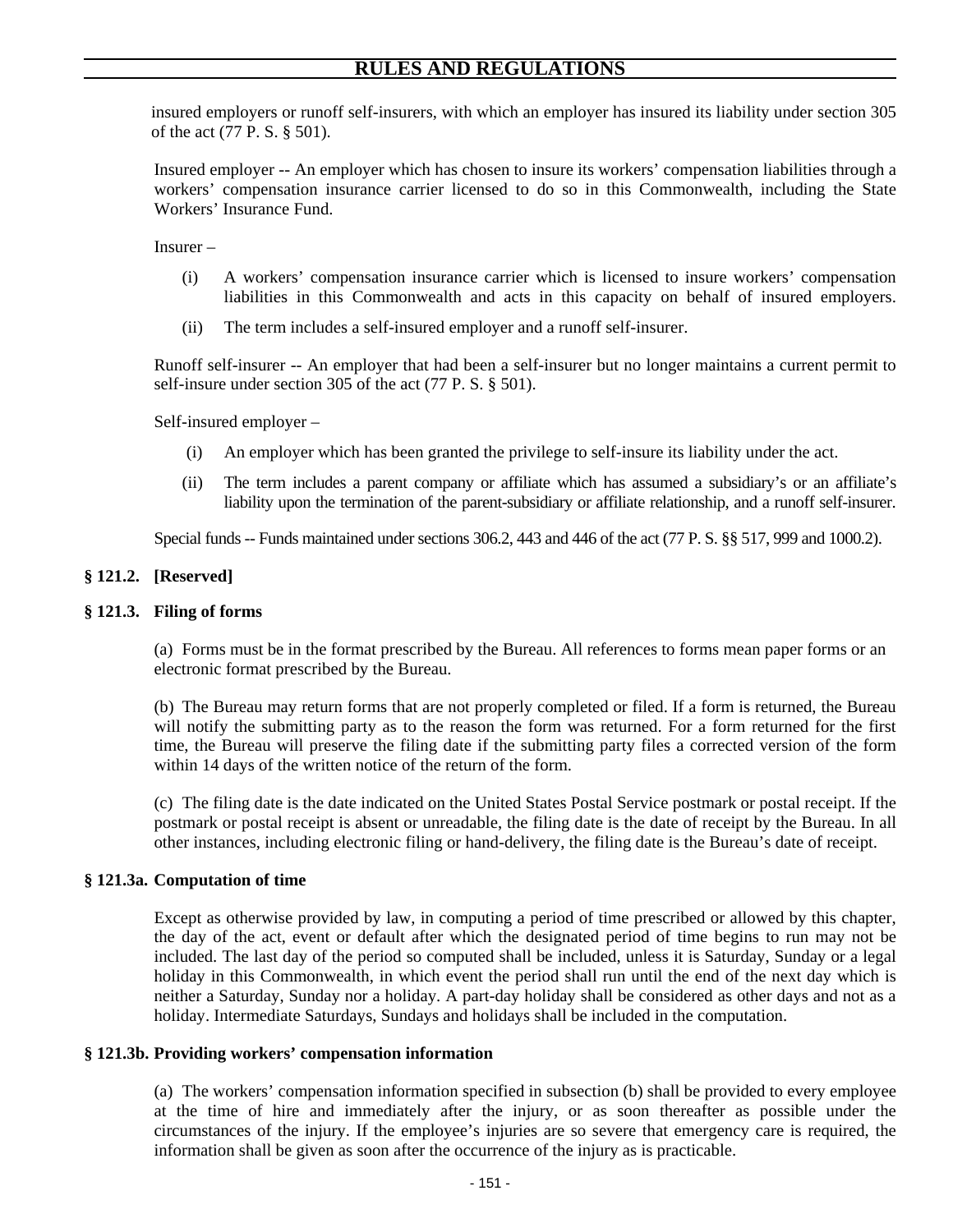(b) The information shall be entitled ''Workers' Compensation Information'' and include the following:

(1) The workers' compensation law provides wage loss and medical benefits to employees who cannot work, or who need medical care, because of a work-related injury.

(2) Benefits are required to be paid by your employer when self-insured, or through insurance provided by your employer. Your employer is required to post the name of the company responsible for paying workers' compensation benefits at its primary place of business and at its sites of employment in a prominent and easily accessible place, including, without limitation, areas used for the treatment of injured employees or for the administration of first aid.

- (3) You should report immediately any injury or work-related illness to your employer.
- (4) Your benefits could be delayed or denied if you do not notify your employer immediately.

(5) If your claim is denied by your employer, you have the right to request a hearing before a workers' compensation judge.

(6) The Bureau of Workers' Compensation cannot provide legal advice. However, you may contact the Bureau of Workers' Compensation for additional general information at: Bureau of Workers' Compensation, 1171 South Cameron Street, Room 103, Harrisburg, Pennsylvania 17104-2501; telephone number within Pennsylvania (800) 482-2383; telephone number outside of this Commonwealth (717) 772-4447; TTY (800) 362-4228 (for hearing and speech impaired only); www.state.pa.us, PA Keyword: workers comp.

(c) The information specified in subsection (b) must be printed on paper no smaller than  $8\frac{1}{2} \times 11$  inches and in font no smaller than 11 point.

#### **§ 121.4. [Reserved]**

#### **§ 121.5. Reporting injuries to the Bureau**

- (a) The employer shall file a first report of injury as follows:
	- (1) Within 48 hours for every injury resulting in death.

(2) Within 7 days after the date disability begins for all other injuries covered by section 438 of the act (77 P. S. § 994).

(3) If there is no disability, a copy of the report should not be sent to the Department.

(b) The employer shall send a copy of the first report of injury to the employee simultaneously with filing it with the Bureau.

(c) A disability that requires a first report of injury is defined as an injury only resulting in death or disability continuing the entire day, shift or turn, or longer, in which the injury was received.

#### **§ 121.6. [Reserved]**

#### **§ 121.7. Notice of compensation payable**

(a) If an employer files a Notice of Compensation Payable, Form LIBC-495, the employer shall do all of the following simultaneously and no later than 21 days from the date the employer had notice or knowledge of the disability:

 (1) Send the Notice of Compensation Payable, Form LIBC-495, to the employee or the employee's dependent.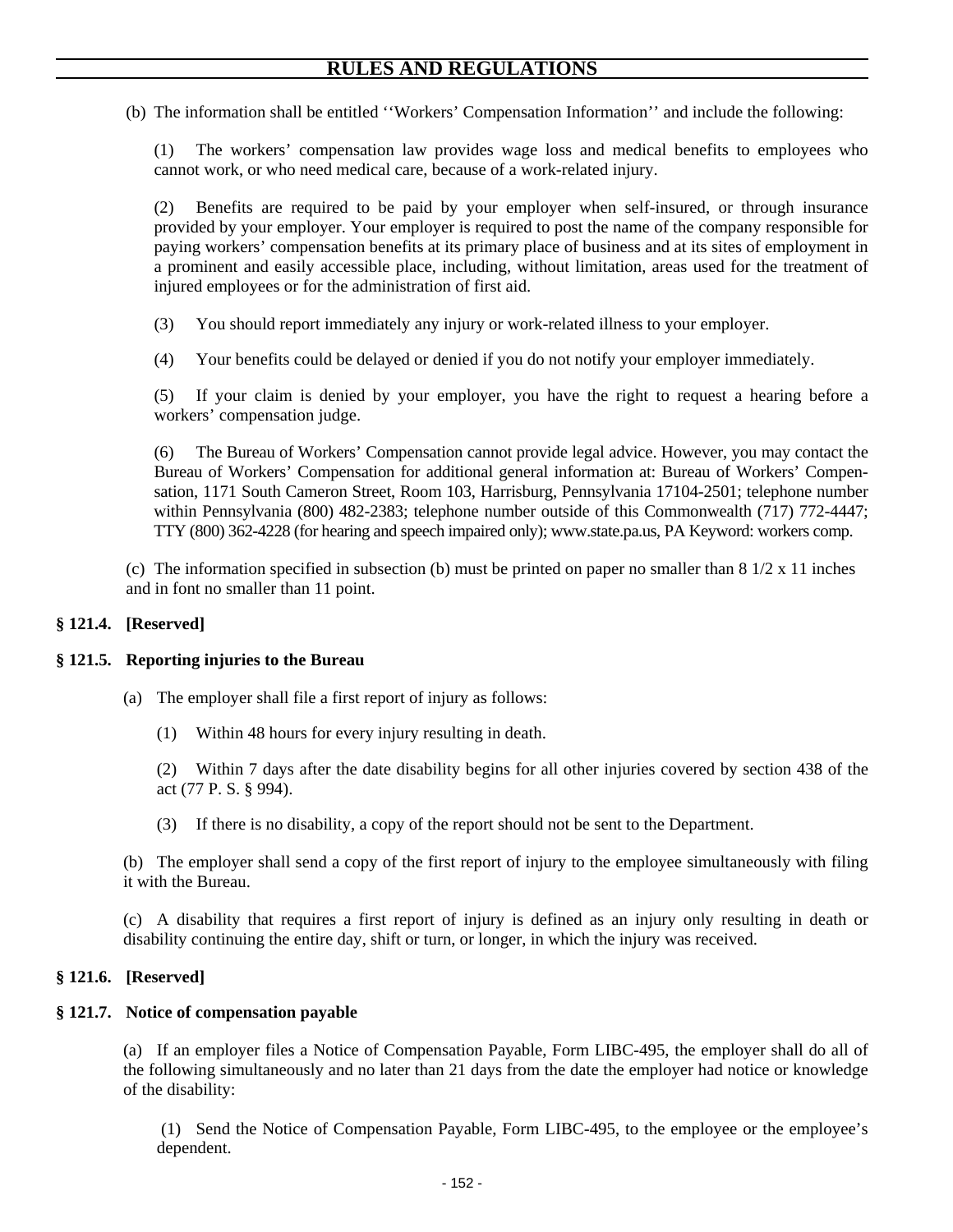- (2) Pay compensation to the employee or to the employee's dependent.
- (3) File the Notice of Compensation Payable, Form LIBC-495, with the Bureau.

(b) A Statement of Wages, Form LIBC-494A, or Statement of Wages, Form LIBC-494C, shall be filed with every Notice of Compensation Payable, Form LIBC-495, except a Statement of Wages, Form LIBC-494A, or Statement of Wages, Form LIBC-494C, may not be filed with either of the following:

- (1) An estimated Notice of Compensation Payable, Form LIBC-495, filed under subsection (c).
- (2) A Notice of Compensation Payable, Form LIBC-495, filed under subsection (e).

(c) The employer may file a Notice of Compensation Payable, Form LIBC-495, based upon the employee's estimated wages if the employer has not obtained the wages necessary to properly calculate the employee's compensation payable. The estimated Notice of Compensation Payable, Form LIBC-495, shall be clearly identified as ''Estimated.''

(d) If the estimated wages or compensation is not correct, the employer shall amend the estimated Notice of Compensation Payable, Form LIBC-495, upon receipt of the employee's actual wages in one of the following ways:

(1) Amendments resulting in an increase in the employee's wage or compensation shall be filed with the Bureau under § 121.12 (relating to Bureau review of agreements and notices of compensation payable), and shall be clearly identified as ''Amended'' and may have only the insurer's signature.

(2) The employer shall file a Supplemental Agreement for Compensation for Disability or Permanent Injury, Form LIBC-337, under § 121.17 (relating to change in compensation) when there are changes resulting in a decrease in the employee's wage or compensation.

(e) In medical only cases, when an employee's injury has not resulted in lost time from work, an employer may file a Notice of Compensation Payable, Form LIBC-495.

# **§ 121.7a. Notice of temporary compensation payable**

(a) If an employer files a Notice of Temporary Compensation Payable, Form LIBC-501, the employer shall do all of the following simultaneously and no later than 21 days from the date the employer had notice or knowledge of the disability:

(1) Send the Notice of Temporary Compensation Payable, Form LIBC-501, to the employee or the employee's dependent.

- (2) Pay compensation to the employee or to the employee's dependent.
- (3) File the Notice of Temporary Compensation Payable, Form LIBC-501, with the Bureau.

(b) A Statement of Wages, Form LIBC-494A or Statement of Wages, Form LIBC-494C, shall be filed with every Notice of Temporary Compensation Payable, Form LIBC-501, except a Statement of Wages, Form LIBC-494A or Statement of Wages, Form LIBC-494C, may not be filed with a Notice of Temporary Compensation Payable, Form LIBC-501, filed under subsection (d).

(c) To modify a Notice of Temporary Compensation Payable, Form LIBC-501, an employer shall file an amended Notice of Temporary Compensation Payable, Form LIBC-501, with the Bureau during the 90-day temporary compensation payable period. The amended Notice of Temporary Compensation Payable, Form LIBC-501, shall be clearly identified as ''Amended'' and may have only the insurer's signature.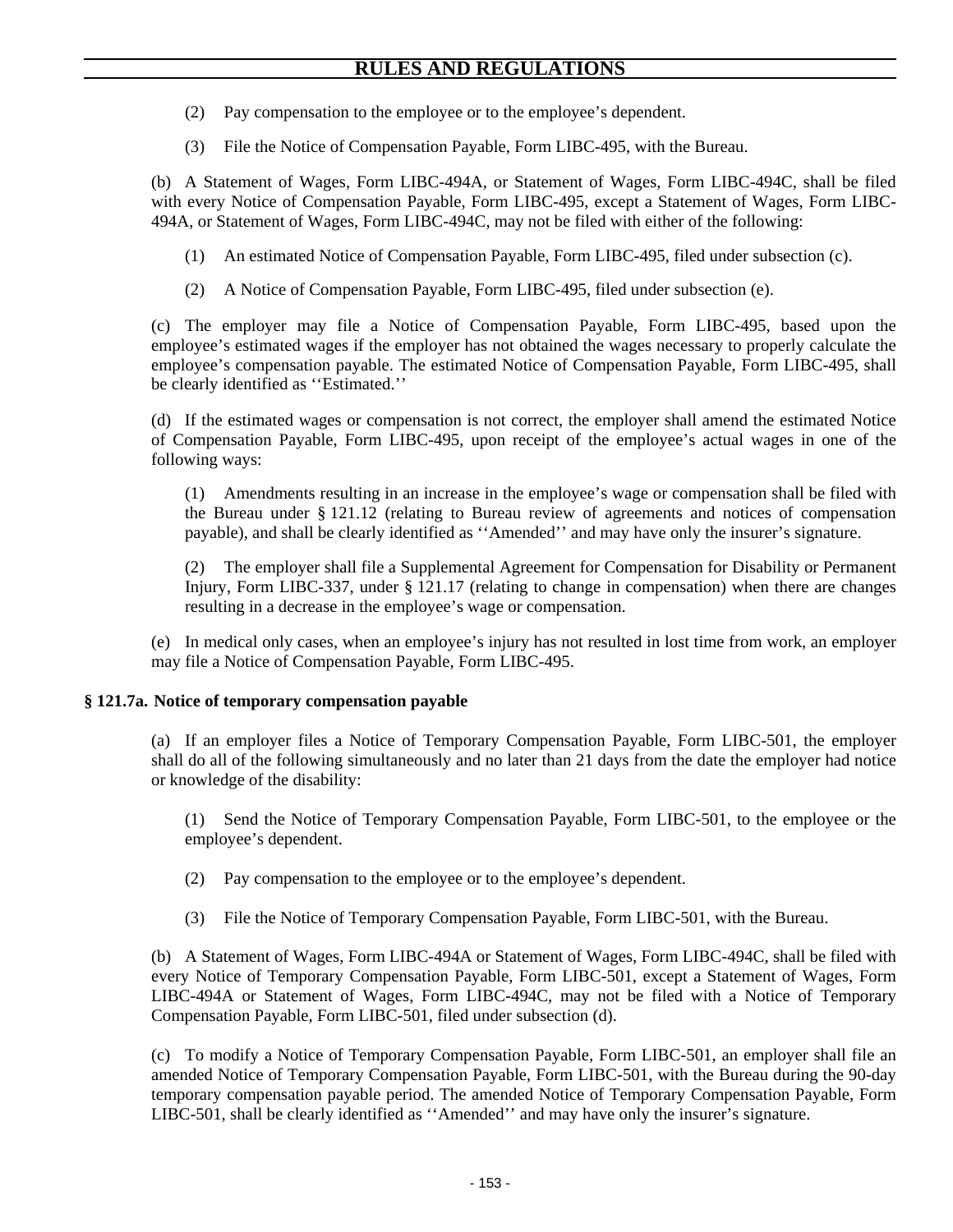(1) A Statement of Wages, Form LIBC-494A, or Statement of Wages, Form LIBC-494C, shall be filed with every amended Notice of Temporary Compensation Payable, Form LIBC-501.

(2) This section does not apply upon conversion of the Notice of Temporary Compensation Payable, Form LIBC-501, to a Notice of Compensation Payable, Form LIBC-495.

(d) In medical only cases, when an employee's injury has not resulted in lost time from work, an employer may file a Notice of Temporary Compensation Payable, Form LIBC-501.

# **§ 121.8. Agreements for compensation for disability or permanent injury**

(a) An Agreement for Compensation for Disability or Permanent Injury, Form LIBC-336, shall be completed before being signed by the employer and the employee. If the employer and the employee enter into an agreement, the employer shall do all of the following simultaneously and not later than 21 days from the date the employer had notice or knowledge of the disability:

- (1) Send the fully-executed agreement to the employee.
- (2) Pay compensation to the employee.
- (3) File the agreement with the Bureau.

(b) A Statement of Wages, Form LIBC-494A, or Statement of Wages, Form LIBC-494C, shall be filed with every Agreement for Compensation for Disability or Permanent Injury, Form LIBC-336.

(c) If the employer has not obtained the wages necessary to properly calculate the employee's compensation payable, an Agreement for Compensation for Disability or Permanent Injury, Form LIBC-336, based upon the employee's estimated wages may be filed. The estimated Agreement for Compensation for Disability or Permanent Injury, Form LIBC-336, shall be clearly identified as ''Estimated.''

(d) If the estimated wages or compensation is not correct, the employer shall amend the estimated Agreement for Compensation for Disability or Permanent Injury, Form LIBC-336, upon receipt of the employee's actual wages.

(1) Amendments resulting in an increase in the employee's wage or compensation shall be filed with the Bureau under § 121.12 (relating to Bureau review of agreements and notices of compensation payable), and shall be clearly identified as ''Amended.''

(2) The employer shall file a Supplemental Agreement for Compensation for Disability or Permanent Injury, Form LIBC-337, under § 121.17 (relating to change in compensation) when there are changes resulting in a decrease in the employee's wage or compensation.

# **§ 121.9. Agreements for compensation for death**

(a) If a compensable injury results in death, an Agreement for Compensation for Death, Form LIBC-338, shall be executed between an employer and the deceased's dependents or personal representative and filed with the Bureau. An Agreement for Compensation for Death, Form LIBC-338, shall be completed before being signed by an employer and a deceased's dependents or personal representative.

 (b) A Statement of Wages, Form LIBC-494A, or Statement of Wages, Form LIBC-494C, shall be filed with every Agreement for Compensation for Death, Form LIBC-338.

(c) If death results from the injury, compensation payments to the dependents for the death benefit shall begin from the date of the employee's death.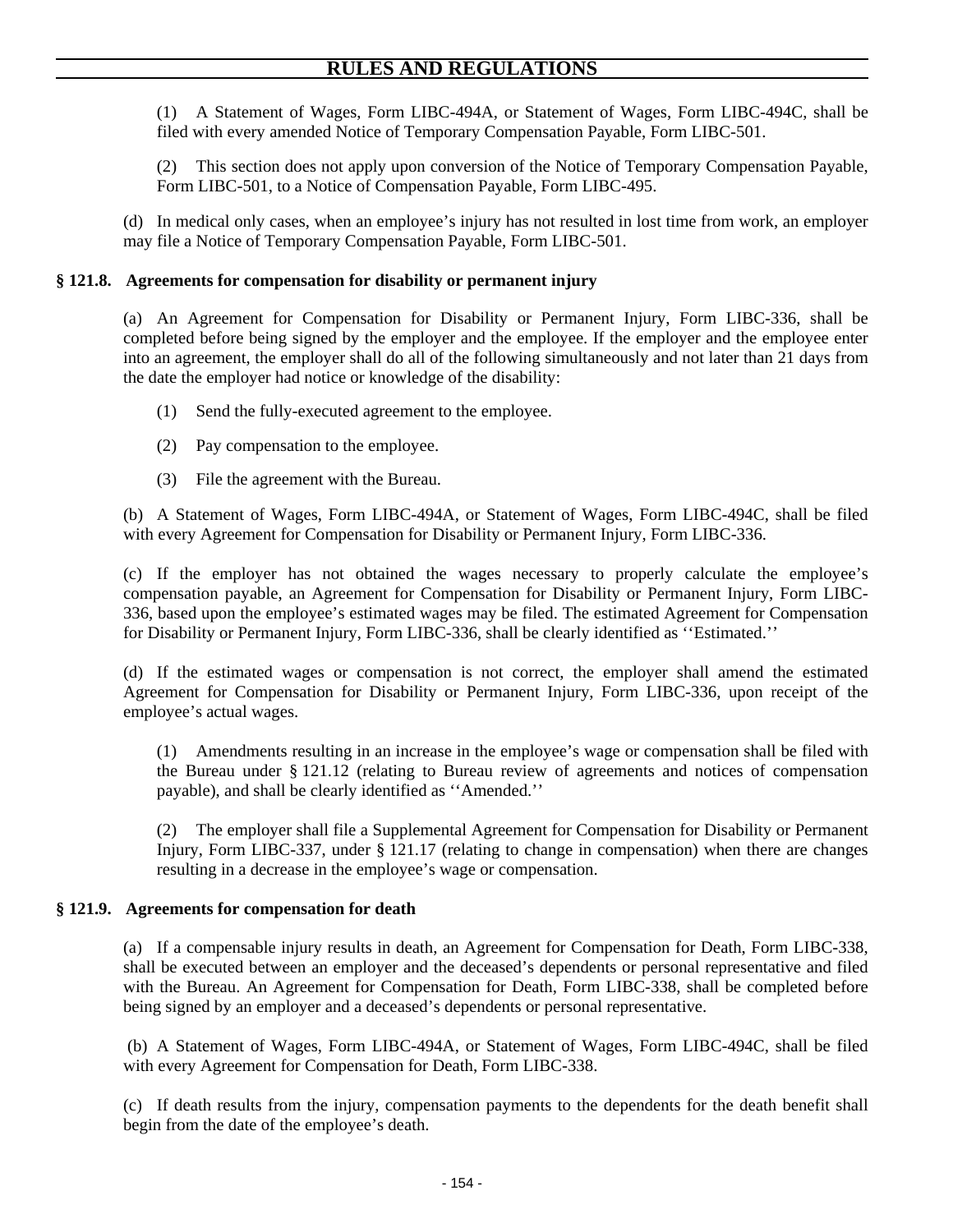(d) If the employer has not obtained the wages necessary to properly calculate the employee's compensation payable, an Agreement for Compensation for Death, Form LIBC-338, based on the employee's estimated wages may be filed. The estimated Agreement for Compensation for Death, Form LIBC-338, shall be clearly identified as ''Estimated.''

(e) If the estimated wages or compensation is not correct, the employer shall amend the estimated Agreement for Compensation for Death, Form LIBC-338, upon receipt of the employee's actual wages.

(1) Amendments resulting in an increase in the employee's wage or dependent's compensation shall be filed with the Bureau under § 121.12 (relating to Bureau review of agreements and notices of compensation payable), and shall be clearly identified as ''Amended.''

(2) The employer shall file a Supplemental Agreement for Compensation for Disability or Permanent Injury, Form LIBC-337, under § 121.17 (relating to change in compensation) when there are changes resulting in a decrease in the employee's wage or compensation.

# **§ 121.10. [Reserved]**

### **§ 121.11. Supplemental agreements for compensation for death**

(a) A Supplemental Agreement for Compensation for Death, Form LIBC-339, may be used to change an Agreement for Compensation for Death, Form LIBC-338, or an award. A Supplemental Agreement for Compensation for Death, Form LIBC-339, shall be completed before being signed by an employer and a deceased's dependents or personal representative.

(b) An Agreement for Compensation for Death, Form LIBC-338, shall be changed for any of the following reasons:

- (1) Birth of a posthumous child.
- (2) A change in dependent's status, including death.

(3) A surviving spouse dies, remarries or becomes capable of self-support and any dependent children remain eligible for benefits.

(c) The Bureau will presume that the surviving parent is guardian for purposes of receiving compensation under the act.

(d) The completed Supplemental Agreement for Compensation for Death, Form LIBC-339, shall be sent to all of the deceased's dependents or their personal representative and filed with the Bureau.

#### **§ 121.12. Bureau review of agreements and notices of compensation payable**

(a) Errors in computing wages shall be corrected by filing an amended version of the agreement or Notice of Compensation Payable, Form LIBC-495, with the Bureau if correction of errors would increase the employee's wage or compensation.

(1) The amended agreement or Notice of Compensation Payable, Form LIBC-495, shall be clearly identified as ''Amended.''

(2) A Statement of Wages, Form LIBC-494A, or Statement of Wages, Form LIBC-494C, shall be filed with every amended agreement or Notice of Compensation Payable, Form LIBC-495.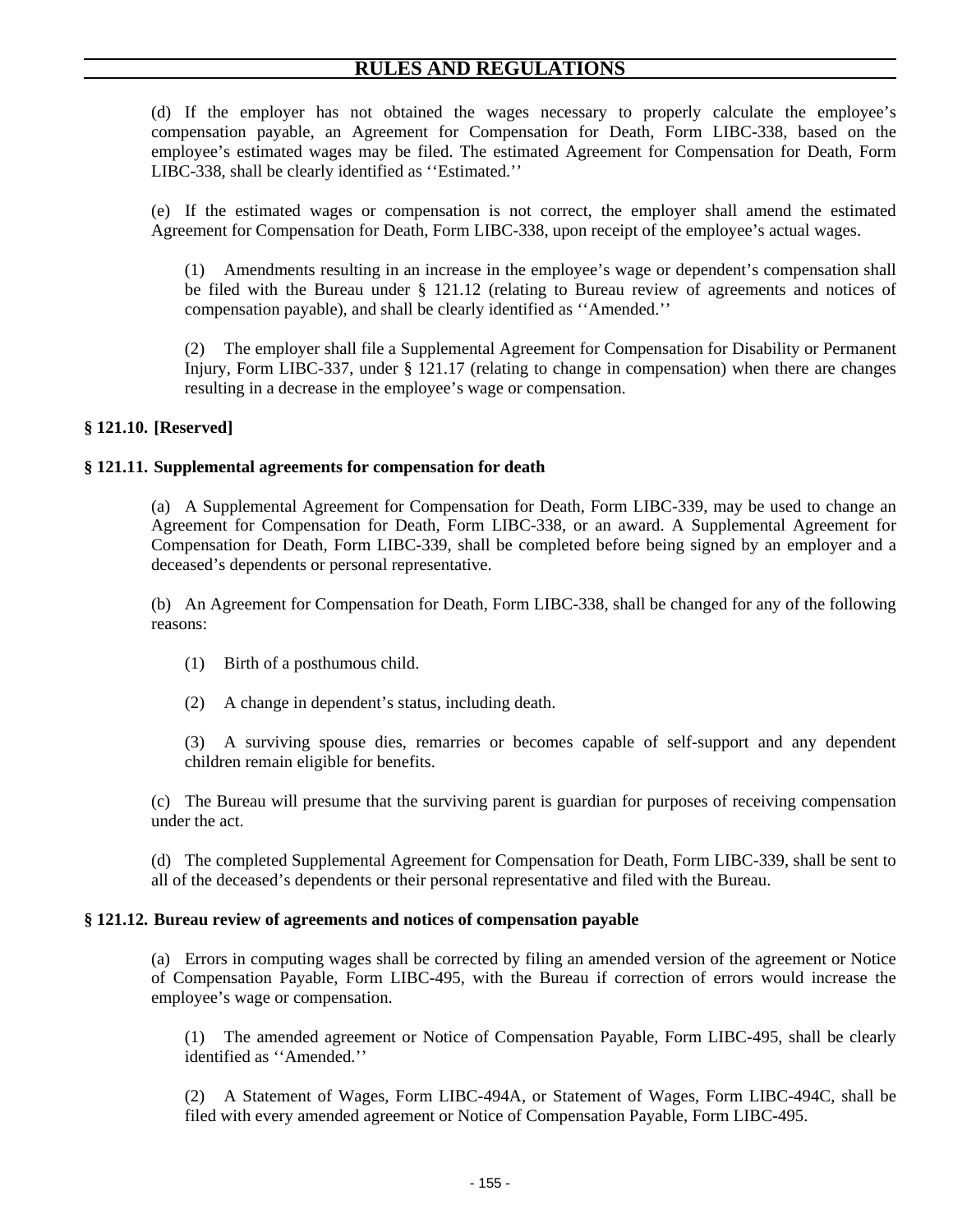(b) The employer shall file a Supplemental Agreement for Compensation for Disability or Permanent Injury, Form LIBC-337, under § 121.17 (relating to change in compensation) when there are changes resulting in a decrease in the employee's wage or compensation.

## **§ 121.13. Denial of compensation**

If compensation is controverted, a Notice of Workers' Compensation Denial, Form LIBC-496, shall be sent to the employee or dependent and filed with the Bureau, fully stating the grounds upon which the right to compensation is controverted, within 21 days after notice or knowledge to the employer of the employee's disability or death.

### **§ 121.14. Weekly wage for occupational disease cases**

For cases involving occupational diseases under the act, the weekly wage will be determined in accordance with section 309 of the act (77 P. S. § 582), and a claimant's compensation rate shall be subject to the maximum compensation payable rate in effect at the date of last exposure.

### **§ 121.15. Compensation payable**

(a) In computing the time when the disability becomes compensable, the day the injured employee is unable to continue at work by reason of the injury shall be counted as the first day of disability in the 7 day waiting period. If the injured employee is paid full wages for the day, shift or turn on which the injury occurred, the following day shall be counted as the first day of disability. In determining the waiting period or time during which compensation is payable, each calendar day, including Sundays and holidays, shall be counted. In determining the period of disability, seven should be used as a divisor to determine the number, and any part, of the weeks.

(b) If death results from the injury, compensation payments to the dependents for death benefits shall begin from the date of the employee's death.

(c) If death results more than 7 days after the injury, compensation payments covering the disability period should be paid as set forth in this chapter, and compensation payments because of death due to the injury shall start from the date of death.

(d) Compensation due to the date of death shall be paid to the nearest of kin, or in the absence of same, to the estate.

### **§ 121.16. Updating claims status**

(a) The following paragraphs apply to the Annual Claims Status Report, Form LIBC-774:

(1) The Bureau will provide the Annual Claims Status Report, Form LIBC-774, to an insurer each year before March 1.

(2) The insurer shall file a completed Annual Claims Status Report, Form LIBC-774, including any attachment required to support the data reported, to the Bureau each year before June 1.

(3) If an insurance carrier fails to file the completed report, the Bureau may recommend that the Insurance Commissioner revoke or suspend the insurance carrier's license under section 441(a) of the act (77 P. S. § 997(a)).

(4) If a self-insured employer fails to timely file the completed report, the Secretary of the Department may revoke or suspend the self-insured employer's privilege to carry its own risk under section 441(b) of the act.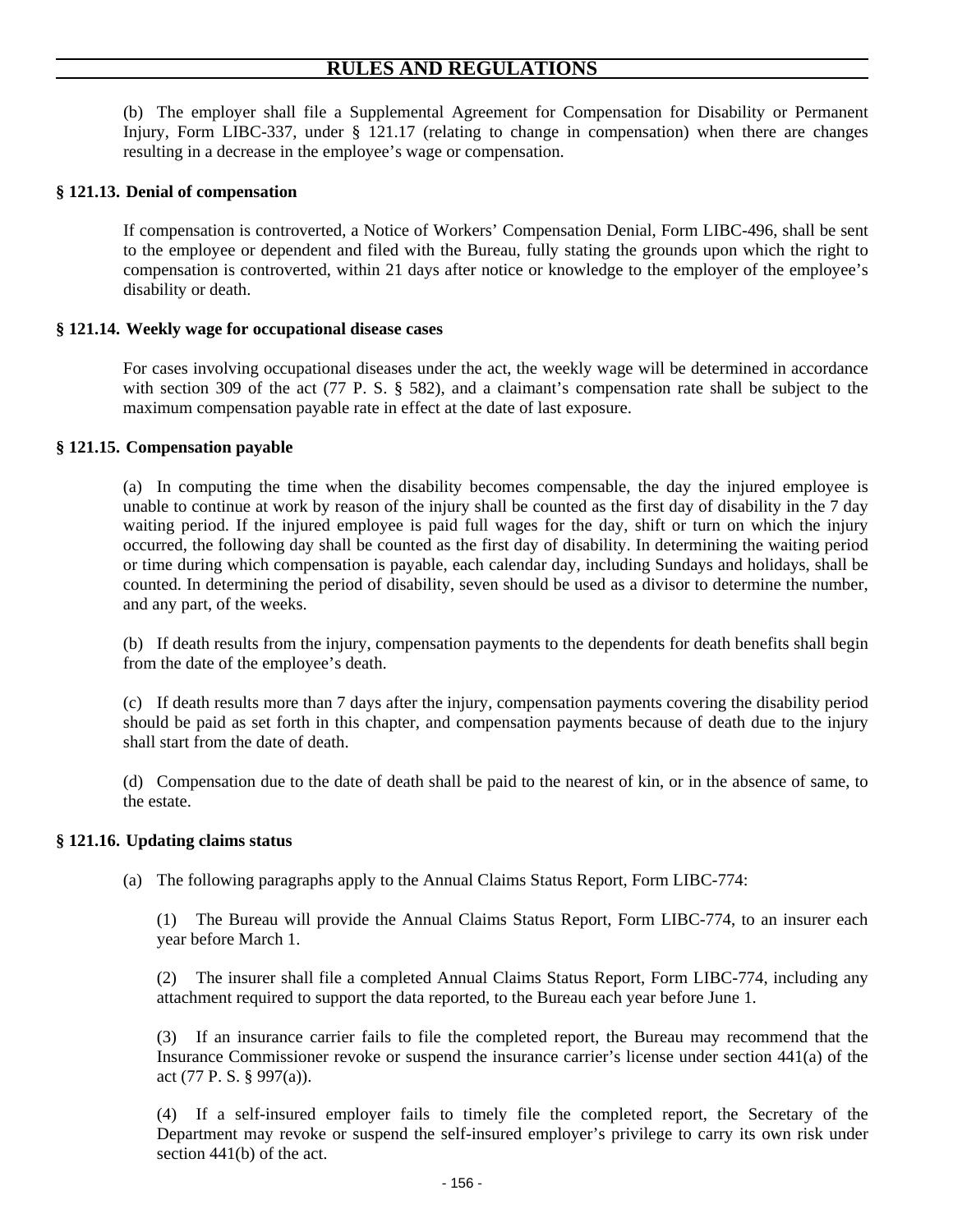(5) The Annual Claims Status Report must contain a list of all open claims which were initiated by the filing of a Bureau document other than a first report of injury, more than 3 calendar years before the calendar year in which the report is filed and on which no activity was reported to the Bureau during the calendar year immediately before the report year.

(6) Only open claims which were initiated with the Bureau during calendar year 2004 and thereafter may be listed in the Annual Claims Status Report.

(b) A Final Statement of Account of Compensation Paid, Form LIBC-392A, shall be filed with the Bureau immediately after the final payment of compensation.

# **§ 121.17. Change in compensation**

(a) If an injured employee has recovered from an injury, or a deceased employee's dependent or personal representative is no longer eligible to receive death benefits, an Agreement to Stop Weekly Workers' Compensation Payments (Final Receipt), Form LIBC-340, may be executed by the parties. The executed agreement shall be filed with the Bureau.

(b) Termination, suspension, modification or other change in compensation may be accomplished by filing with the Bureau a Supplemental Agreement for Compensation for Disability or Permanent Injury, Form LIBC-337. A Supplemental Agreement for Compensation for Disability or Permanent Injury, Form LIBC-337, may be used to change an Agreement for Compensation for Disability or Permanent Injury, Form LIBC-336, a Supplemental Agreement for Compensation for Disability or Permanent Injury, Form LIBC-337, an Agreement for Compensation for Death, Form LIBC-338, a Notice of Compensation Payable, Form LIBC-495, or an award. A Supplemental Agreement for Compensation for Disability or Permanent Injury, Form LIBC-337, shall be completed before being signed by the employer and the employee. The completed Supplemental Agreement for Compensation for Disability or Permanent Injury, Form LIBC-337, shall be sent to the employee or his dependents and filed with the Bureau.

(c) A suspension or modification of compensation may be accomplished by the employer mailing a Notification of Suspension or Modification Pursuant to §§ 413 (c) and (d), Form LIBC-751, to the Bureau and the employee. The wage calculation on the Notification of Suspension or Modification Pursuant to §§ 413 (c) and (d), Form LIBC-751, shall be completed for a modification.

(d) If temporary payments made under § 121.7a (relating to notice of temporary compensation payable) are stopped, the employer shall file one of the following:

(1) A Notice Stopping Temporary Compensation, Form LIBC-502, and a Notice of Workers' Compensation Denial, Form LIBC-496, within 5 days of the last payment and within the 90-day temporary compensation payable period.

- (2) A Notice of Compensation Payable, Form LIBC-495.
- (3) An Agreement for Compensation for Disability or Permanent Injury, Form LIBC-336.

(e) The employer may not file a Notification of Suspension or Modification Pursuant to  $\S$ § 413 (c) and (d), Form LIBC-751, to stop temporary payments made under § 121.7a.

(f) If termination, suspension or modification of compensation cannot be achieved through subsection (a), (b), (c) or (d), the employer may file a Petition To: Terminate (stop payment of worker's compensation), Terminate (based upon physician's affidavit, a special supersedeas hearing to be scheduled), Modify or Suspend Compensation Benefits, Form LIBC-378.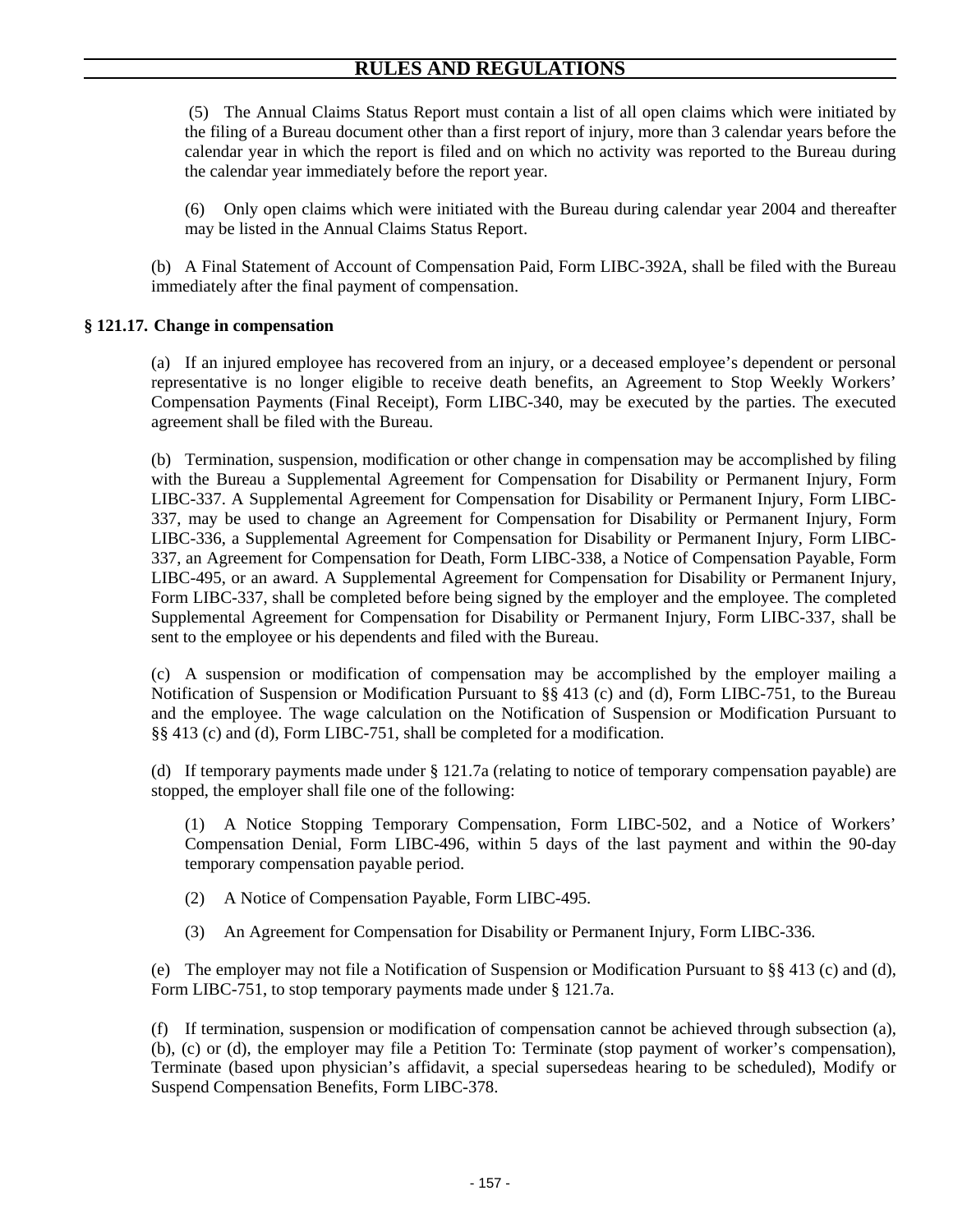# **§ 121.18. Subrogation**

(a) If an employee obtains a third-party recovery under section 319 of the act (77 P. S. § 671), a Third Party Settlement Agreement, Form LIBC-380, shall be executed by the parties.

(b) If credit is requested against future compensation payable, a Supplemental Agreement for Compensation for Disability or Permanent Injury, Form LIBC-337, may also be filed with the Bureau, including the amount and periodic method of pro rata reimbursement of attorney fees and expenses.

# **§ 121.19. [Reserved]**

### **§ 121.20. Commutation of compensation under section 412 of the act (77 P. S. § 791)**

Commutation under section 412 of the act (77 P. S. § 791) shall only be allowed for the final 52-week period or less. The commutation amount may not be paid in installments. A Commutation of Compensation, Form LIBC-498, shall be filed with the Bureau.

### **§ 121.21. Reimbursement for silicosis, anthraco-silicosis or coal workers' pneumoconiosis**

(a) Claims for compensation for silicosis, anthraco-silicosis or coal workers' pneumoconiosis as defined in section 108(q) of the act (77 P. S. § 27.1(q)), for disability or death, when the date of disability commences or death occurs between July 1, 1973, and June 30, 1976, inclusive, and when the liable employer is seeking to offset part of its liability under section 305.1 of the act (77 P. S. § 411.1), shall be instituted by filing a Claim Petition for Workers' Compensation, Form LIBC-362, with the Bureau.

(b) Unless stayed by a supersedeas on appeal, following the issuance of an award by the workers' compensation judge, the Board or the appellate court, compensation payments for silicosis, anthracosilicosis or coal workers' pneumoconiosis shall be made in full by the insurer. If the insurer seeks reimbursement from the Bureau under section 305.1 of the act, it shall submit the following to the Bureau:

(1) A notarized statement, signed by an officer of the company, containing an itemized list of payments made to all claimants for quarterly reimbursement. Each itemized entry must contain the claimant's name, address, Social Security number and the total amount paid to the claimant. Each itemized list shall be made for a full and exact calendar quarter: that is, January 1 through March 31; April 1 through June 30; July 1 through September 30; or October 1 through December 31. Each list must have two categories: recurring quarterly reimbursement and initial payment made to each claimant, which payment should include the current reimbursable quarter. Each list submitted must be in roster form and in numerical order according to the claimant's Social Security number, contain the claimant's name and Social Security number, cover the amount to be reimbursed and the total amount paid to the claimant, and be reported to the Bureau.

(2) Each bill containing the itemized entries shall be submitted to the Bureau no later than the 15th day of the month following the end of the calendar quarter for which reimbursement is sought. A bill received after that date will not be considered for payment until the end of the following quarter.

(c) For auditing purposes, an insurer shall keep records for 3 years from the date of each payment made under this section. The records shall be made available for inspection by the Bureau during normal business hours.

(d) If the Bureau believes that the insurer primarily liable for compensation under the act has failed to make a payment under the act and this section, the Bureau may pay compensation directly to the claimant, for the portion of the compensation which is payable by the Commonwealth under section 305.1 of the act until the insurer resumes payment of compensation. The Bureau is not required to initiate direct payments to a claimant when the insurer is making full payment of the compensation but is not seeking reimbursement under this section.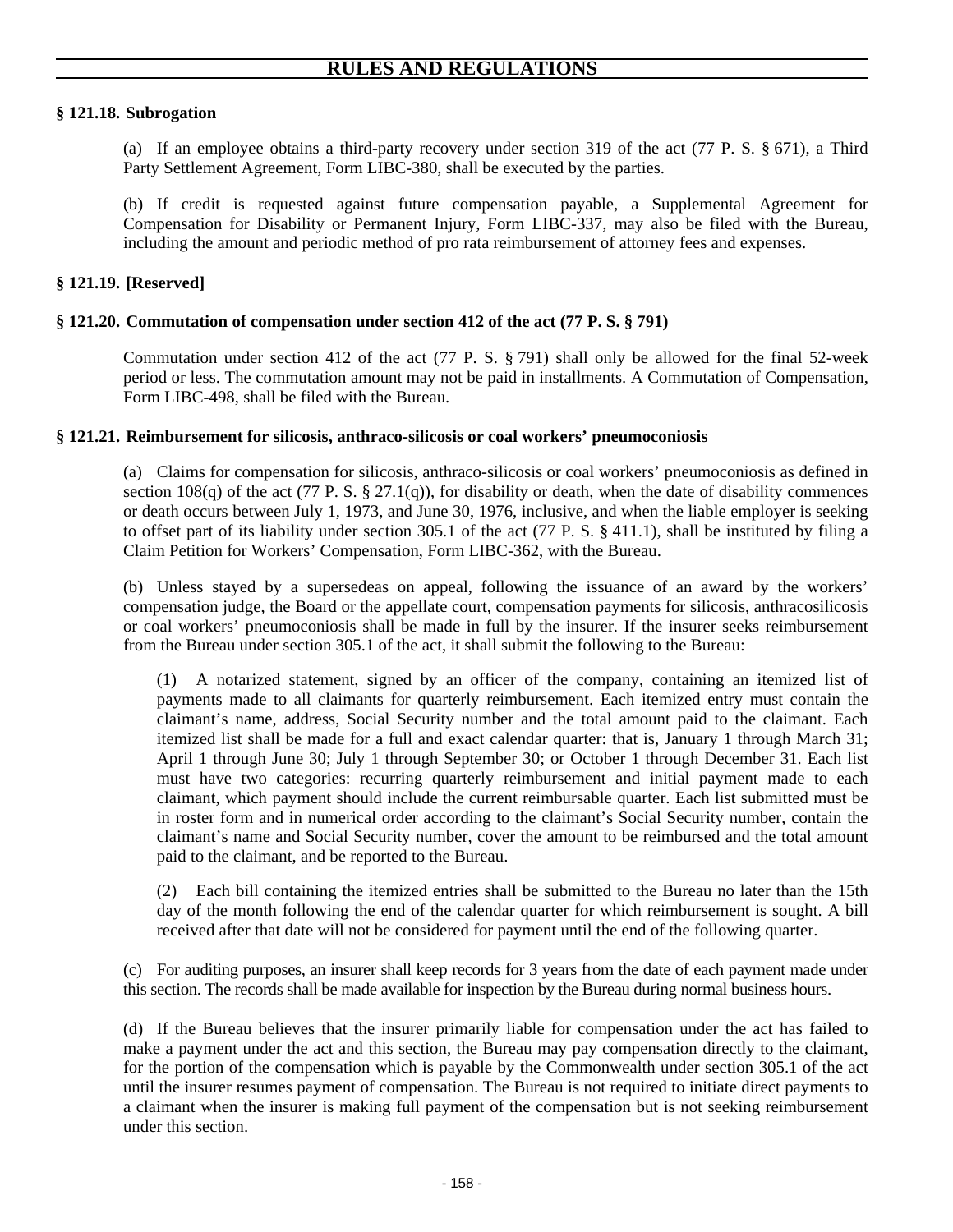# **§ 121.22. Subsequent injury fund**

(a) Compensation for a subsequent injury, as defined in section 306.1 of the act (77 P. S. § 516) shall be paid as follows:

(1) The employer is responsible for payments due for specific loss under section 306(c) of the act (77 P. S. § 513).

(2) Upon expiration of the specific loss period, the Bureau will be responsible for additional compensation due for the duration of total disability. The fund established under section 306.2 of the act (77 P. S. § 517), from which these payments are to be made, shall be maintained as follows:

(i) Self-insured employers shall pay assessments in amounts determined by the following:

| <b>Amount of Compensation Paid</b><br>by a Self-insured Employer<br>during the Preceding Calendar Year. | X | The Amount Expended<br>From the Subsequent Injury Fund |
|---------------------------------------------------------------------------------------------------------|---|--------------------------------------------------------|
| <b>Total Amount of Compensation Paid</b><br>by All Insurers<br>During the Preceding Calendar year       |   | During the Preceding Calendar<br>Year                  |

(ii) The amount expended from the Subsequent Injury Fund during the preceding calendar year, minus the total amount owed by all self-insured employers, as calculated under subparagraph (i), shall equal the aggregate amount to be collected by insurance carriers.

(b) Insurance carriers shall remit to the Bureau assessment amounts as follows:

| Amount of Premium as Reported<br>to the Insurance Department,<br>by Insurance Carrier<br>for the Preceding Calendar Year<br><b>Total Amount of Earned Premium</b><br>Reported to the Insurance Department,<br>By all Insurance Carriers<br>For the Preceding Calendar | X | <b>Aggregate Amount</b><br>to be collected<br>by Insurance Carriers |
|-----------------------------------------------------------------------------------------------------------------------------------------------------------------------------------------------------------------------------------------------------------------------|---|---------------------------------------------------------------------|
|-----------------------------------------------------------------------------------------------------------------------------------------------------------------------------------------------------------------------------------------------------------------------|---|---------------------------------------------------------------------|

(c) If the amount of earned premium as reported to the Insurance Department, by an insurance carrier, for the preceding calendar year is less than zero, the Bureau will calculate the assessment amount as though an earned premium amount of zero were reported to the Insurance Department.

(d) Insured employers shall remit assessment amounts through their insurance carriers, according to procedures defined by the approved rating organization and approved by the Insurance Commissioner.

(e) Self-insured employers and runoff self-insurers shall pay assessments directly to the Bureau.

(f) The claimant shall file a Claim Petition for Additional Compensation from the Subsequent Injury Fund Pursuant to Section 306.1 of the Workers' Compensation Act, Form LIBC-375, as provided in section 315 of the act (77 P. S. § 602) or the claim will be forever barred.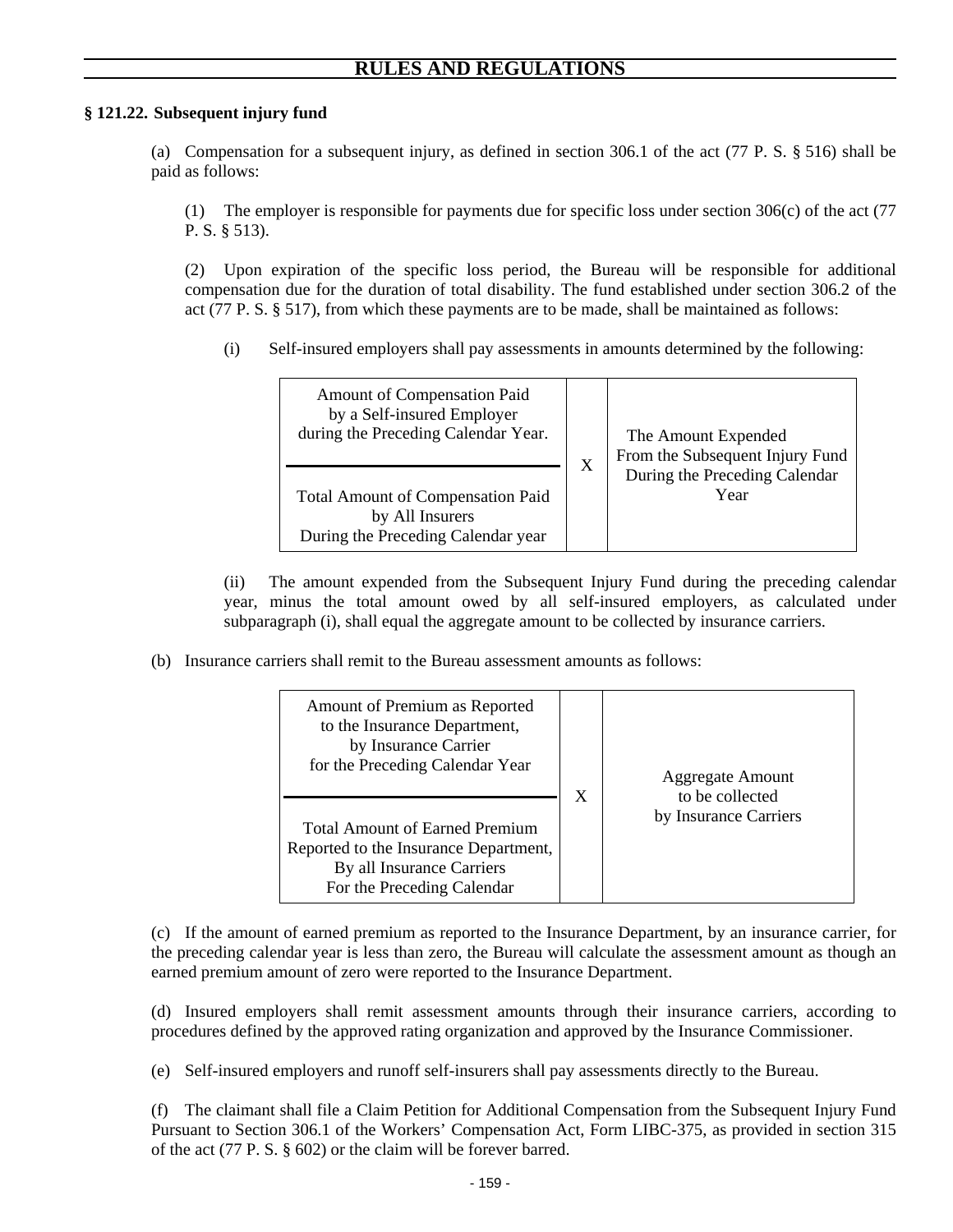# **§ 121.23. Supersedeas fund**

(a) Annual assessments under section 443 of the act (77 P. S. § 999) shall be in amounts determined by the following:

(1) Self-insured employers shall pay assessments in amounts determined by the following:

| Amount of Compensation Paid<br>By a Self-insured Employer<br>During the Preceding Calendar Year   | X | The Amount of Supersedeas Payments                               |
|---------------------------------------------------------------------------------------------------|---|------------------------------------------------------------------|
| <b>Total Amount of Compensation Paid</b><br>By All Insurers<br>During the Preceding Calendar Year |   | Made or Accrued as Payable<br>During the Preceding Calendar Year |

(2) The amount of supersedeas payments made or accrued as payable during the preceding year, minus the total amount owed by all self-insured employers, as calculated under paragraph (1), shall equal the aggregate amount to be collected by insurance carriers.

(3) Insurance carriers shall remit to the Bureau assessment amounts as follows:

| <b>Amount of Earned Premium</b><br>As Reported to the Insurance<br>Department,<br>by an Insurance Carrier<br>For the Preceding Calendar Year  | X | Aggregate Amount<br>to be Collected |
|-----------------------------------------------------------------------------------------------------------------------------------------------|---|-------------------------------------|
| <b>Total Amount of Earned Premium</b><br>Reported to the Insurance Department<br>by all Insurance Carriers<br>for the Preceding Calendar Year |   | By Insurance Carriers               |

(b) If the amount of earned premium as reported to the Insurance Department, by an insurance carrier, for the preceding calendar year is less than zero, the Bureau will calculate the assessment amount as though an earned premium amount of zero were reported to the Insurance Department.

(c) Insured employers shall remit assessment amounts through their insurance carriers, according to procedures defined by the approved rating organization and approved by the Insurance Commissioner.

(d) Self-insured employers and runoff self-insurers shall pay assessments directly to the Bureau.

(e) Applications for reimbursement shall be filed directly with the Bureau on an Application for Supersedeas Fund Reimbursement, Form LIBC-662. Applications will be processed administratively to determine whether the parties can agree on the payment or amount of reimbursement. If the payment or amount of reimbursement cannot be agreed upon, the matter will be assigned to a workers' compensation judge for a formal hearing and adjudication.

# **§ 121.24. [Reserved]**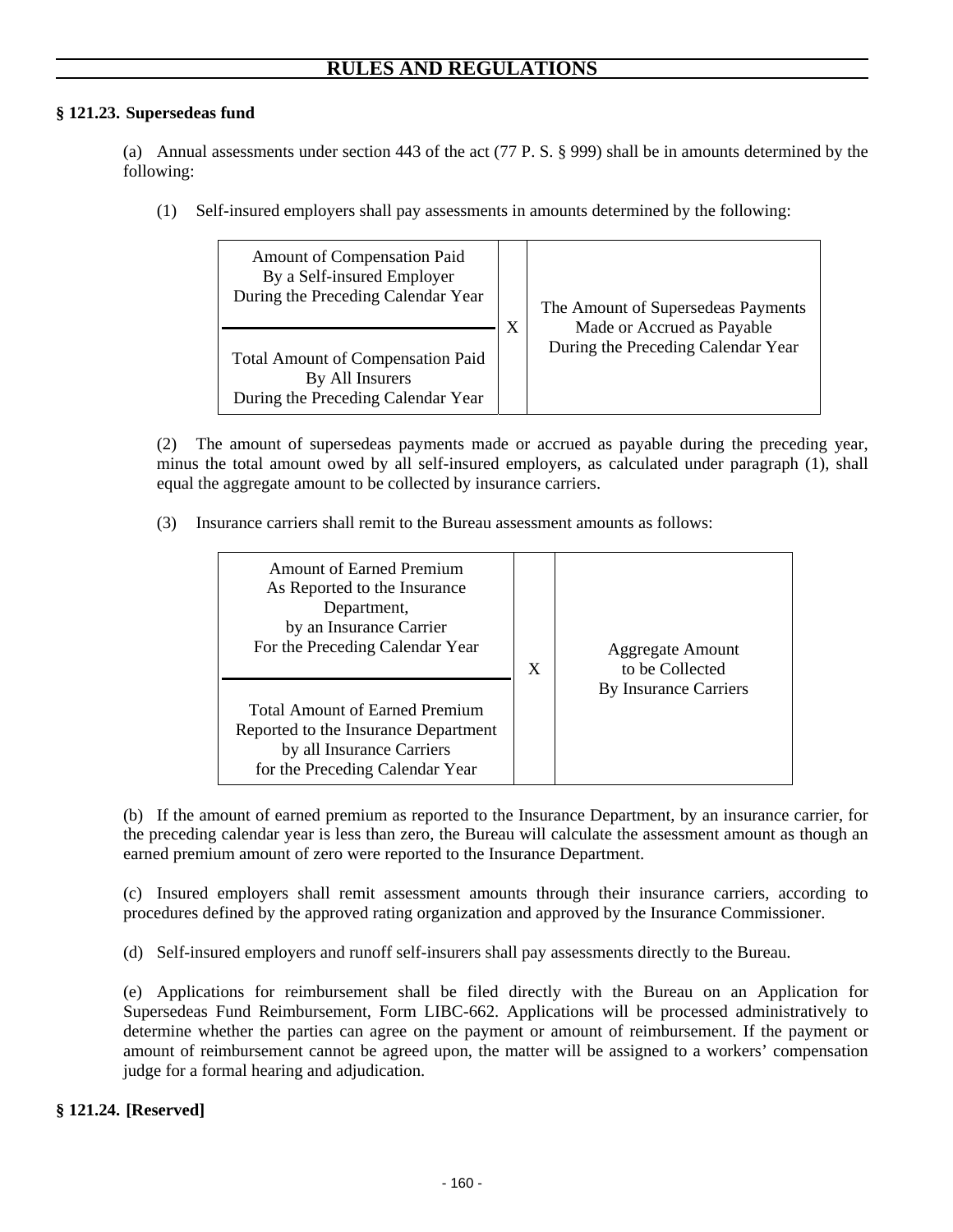# **§ 121.25. Issuance of compensation payments**

Compensation payments shall be issued according to the following:

(1) Unless the claimant and the employer have executed an Authorization for Alternative Delivery of Compensation Payments, Form LIBC-10, or unless payment is otherwise ordered by a workers' compensation judge, the Board or any court, a claimant's payment for workers' compensation or occupational disease compensation shall be mailed by first-class mail to the claimant's last known address, and may not be made payable to, or delivered to, an attorney unless the attorney is the administrator or executor of the claimant's estate, a court-appointed trustee, a court-appointed guardian or acting in some other fiduciary capacity.

(2) Notice of the first payment to a claimant shall be sent to counsel of record by the insurer or selfinsured employer.

(3) If a workers' compensation judge or the Board approves attorneys' fees and costs, a payment for fees and costs, separate from a compensation payment, shall be made payable, and issued, to the claimant's attorney.

(4) An employer may not require a claimant to appear at a specific place to receive compensation payments.

# **§ 121.26. [Reserved]**

# **§ 121.27. Orders to show cause**

(a) The Department may serve an order to show cause on a respondent for an alleged violation of the act or regulations contained in this part. The order to show cause will contain the particulars of the alleged violation and the procedures for filing an answer under subsection (b).

(b) A written answer to the order to show cause may be filed no later than 20 days after the date that the order to show cause is served on the respondent. The answer must admit or deny the allegations in the order to show cause and state respondent's defense. General denials that are unsupported by specific facts will not comply with this section and may be deemed a basis for entry of a final order because the respondent has raised no issues requiring further proceedings. The facts in the order to show cause may be deemed admitted if a respondent fails to file a timely answer under this subsection.

(c) The Director of Adjudication will assign the order to show cause to a presiding officer who will schedule a hearing. The presiding officer will provide notice to the parties of the hearing date, time and place.

(d) The hearing will be conducted under this section and 1 Pa. Code Part II (relating to General Rules of Administrative Practice and Procedure) to the extent not specifically superseded in subsection (h). The presiding officer will not be bound by strict rules of evidence.

(e) Hearings will be stenographically recorded and the transcript of the proceedings will be part of the record.

(f) If the respondent fails to appear in person or by counsel at the scheduled hearing without adequate excuse, the presiding officer will decide the matter on the basis of the order to show cause and evidence presented.

(g) The Department has the burden to demonstrate, upon a preponderance of the evidence, that the respondent failed to comply with the act or regulations in this part.

(h) This section supersedes 1 Pa. Code §§ 35.14, 35.37, 35.131, 35.201 and 35.221.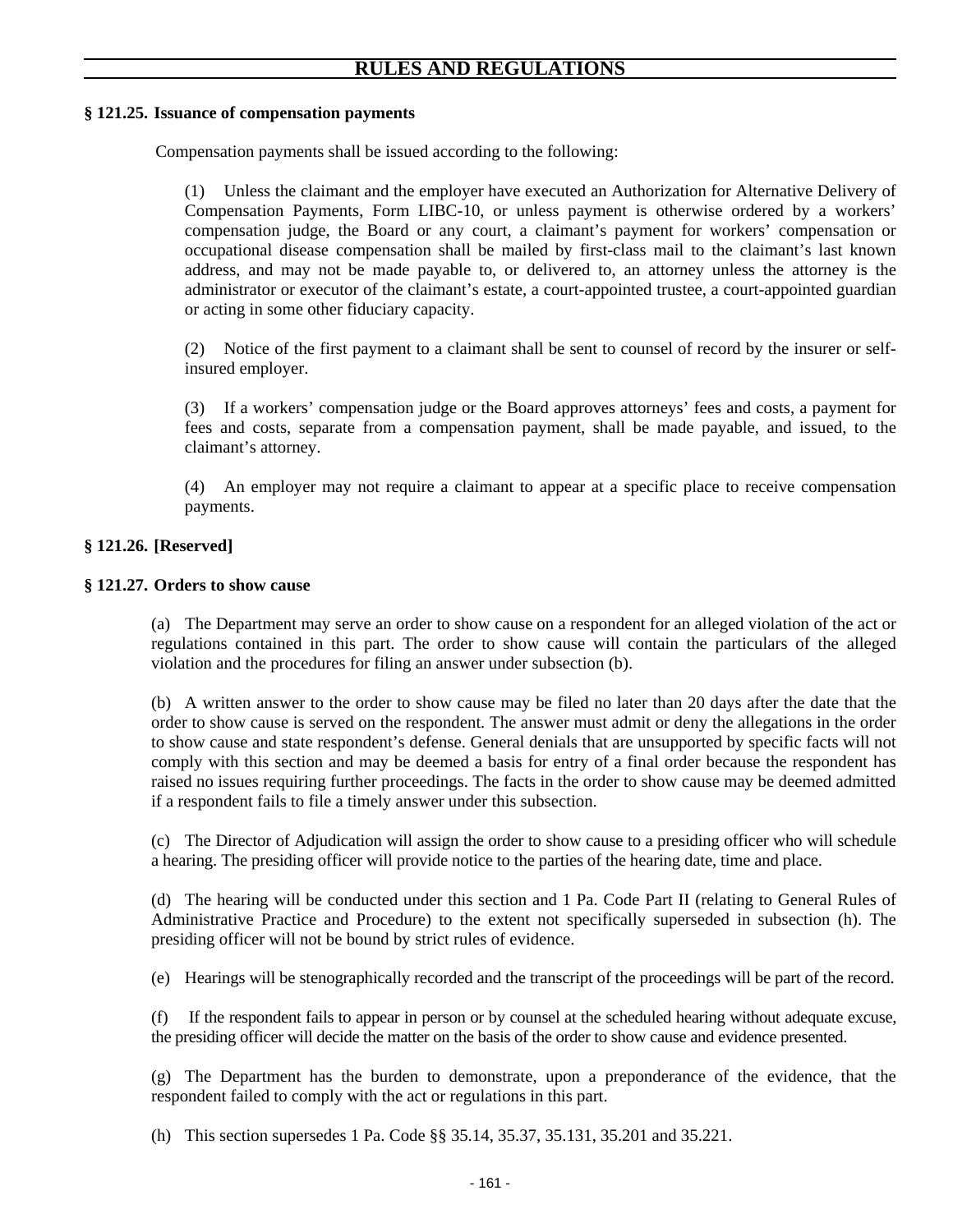# **§ 121.27a. Bureau intervention and penalties**

(a) If the workers' compensation judge determines that penalties resulting from an alleged violation of the act or regulations in this part may be imposed on a party under section 435 of the act (77 P. S. § 991), the workers' compensation judge may notify the Bureau in writing within 20 days of the notice of the alleged violation.

(b) The workers' compensation judge will include a description of the nature of the alleged violation in the notice and will provide the Bureau with an opportunity to participate in the proceeding as an intervening party. The workers' compensation judge simultaneously will provide a copy of the notification to all parties.

(c) Within 20 days after receipt of the notice, the Bureau will notify the workers' compensation judge and the parties of its decision to participate in the proceeding or to allow the proceeding to continue without intervention. If the Bureau fails to respond to the notification within 20 days, the Bureau will not have intervened. By not intervening before the workers' compensation judge, the Bureau has not waived its right to intervene in a different forum or following additional notice from the workers' compensation judge in the same proceeding.

(d) Nothing in this section may be construed to require the Bureau to intervene in any matter or to restrain a workers' compensation judge from notifying the Bureau of a further alleged violation of the act or regulations in a case.

(e) This section supplements §§ 131.121 and 131.122 (relating to penalty proceedings initiated by a party; and other penalty proceedings).

# **§ 121.28. [Reserved]**

# **§ 121.29. [Reserved]**

# **§ 121.30. Section 306(h) payments (77 P. S. § 583)**

(a) Under section 306(h) of the act (77 P. S. § 583), insurers shall submit a listing of all pre-August 31, 1993, cases on which compensation is still payable under sections 306(a), 306(23) or 307 of the act (77 P. S. §§ 511, 513(23), 561, 562 and 542), in an amount less than \$100 per week on January 1, 2007. This listing must contain the following particulars:

- (1) Bureau code.
- (2) Name of claimant.
- (3) Social Security number.
- (4) Claimant's date of birth.
- (5) Date of injury.
- (6) Name of employer.
- (7) Insurer claim number.
- (8) Current weekly compensation rate.

(b) If the insurer seeks reimbursement from the Bureau under section 306(h) of the act, it shall submit the following to the Bureau on a quarterly basis: a notarized statement, signed by an officer of the company, containing an itemized list of payments made to all claimants, submitted no later than the 10th day of the month following the quarter for which advance reimbursement payments have been made. Each itemized entry must contain the following information: the claimant's name, Social Security number and the total amount paid each claimant per quarter.

(c) Changes in a payment schedule to an individual shall be reported to the Bureau within 10 days of the change. The Bureau will take credit in the following reimbursable quarter for an overpayment caused by change in a payment schedule.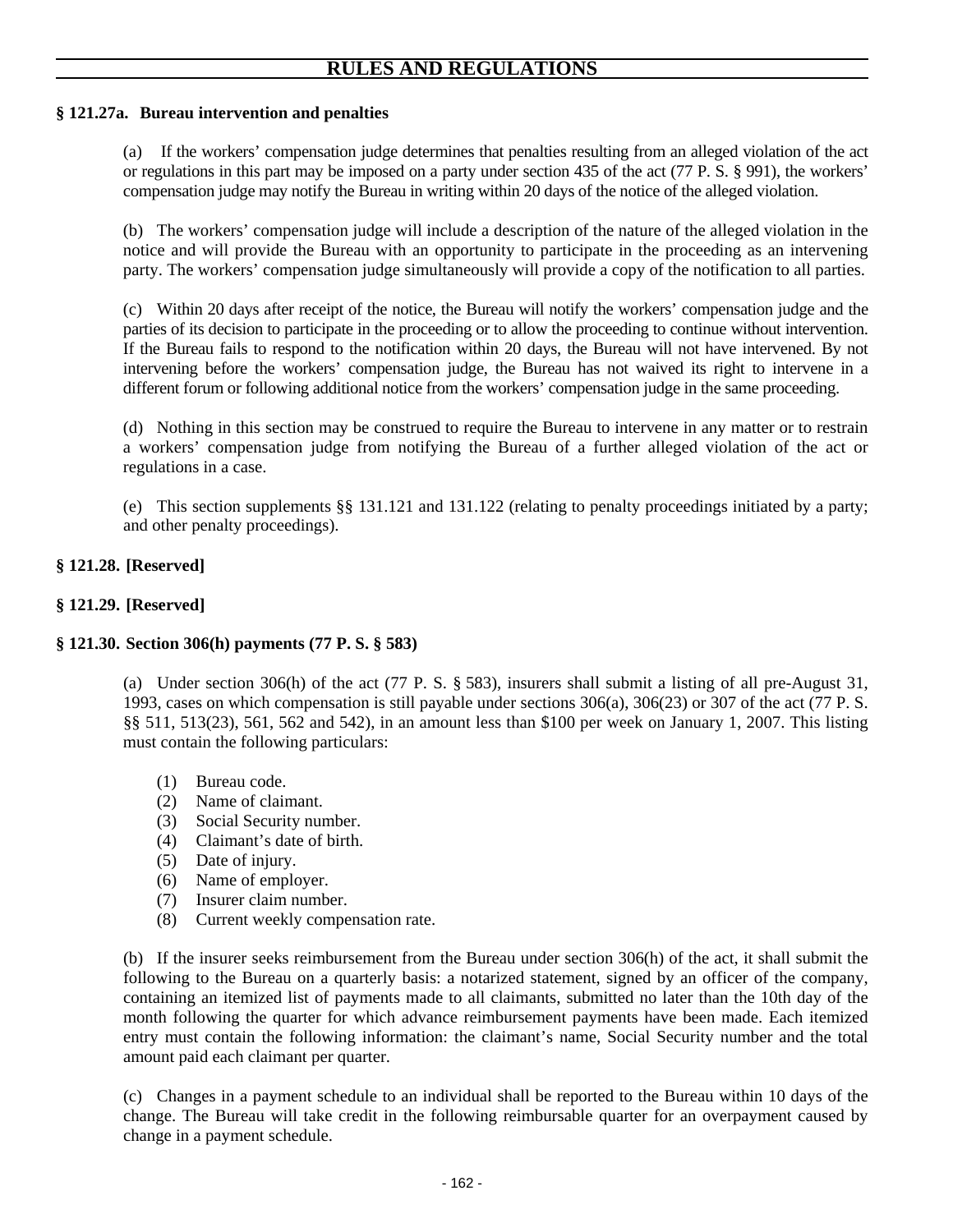(d) For auditing purposes, every insurer shall keep records for 3 years from the date of each payment made under this section. The records will be made available for inspection by the Bureau during normal business hours.

(e) If the Bureau believes that the insurer primarily liable for compensation under the act has failed to make a payment under the act and this section, the Bureau may pay compensation directly to the claimant, for the portion of the compensation which is payable by the Commonwealth under section 306(h) of the act until the insurer resumes payment of compensation. The Bureau is not required to initiate direct payments to a claimant when the insurer is making full payment of the compensation but is not seeking reimbursement under this section.

# **§ 121.31. Workmen's Compensation Administration Fund**

(a) Annual assessments on self-insured employers, under section 446(b) of the act (77 P. S. § 1000.2(b)), shall be in amounts determined by the following:



(b) The approved budget of the Workmen's Compensation Administration Fund for the current fiscal year, minus the total amount owed by all self-insured employers, as calculated under subsection (a), shall equal the aggregate amount to be collected by insurance carriers.

(c) Insurance carriers shall remit to the Bureau assessment amounts as follows:

| <b>Amount of Earned Premium</b><br>as Reported to the Insurance Department,<br>by an Insurance Carrier<br>For the Preceding Calendar Year<br><b>Total Amount of Earned Premium</b><br>Reported to the Insurance Department | X | <b>Aggregate Amount</b><br>To be Collected<br>By Insurance Carriers |
|----------------------------------------------------------------------------------------------------------------------------------------------------------------------------------------------------------------------------|---|---------------------------------------------------------------------|
| By all Insurance Carriers<br>For the Preceding Calendar Year                                                                                                                                                               |   |                                                                     |

(d) If the amount of earned premium as reported to the Insurance Department, by an insurance carrier, for the preceding calendar year is less than zero, the Bureau will calculate the assessment amount as though an earned premium amount of zero were reported to the Insurance Department.

(e) Insured employers shall remit assessment amounts through their insurance carriers, according to procedures defined by the approved rating organization and approved by the Insurance Commissioner.

(f) Self-insured employers and runoff self-insurers shall pay assessments directly to the Bureau.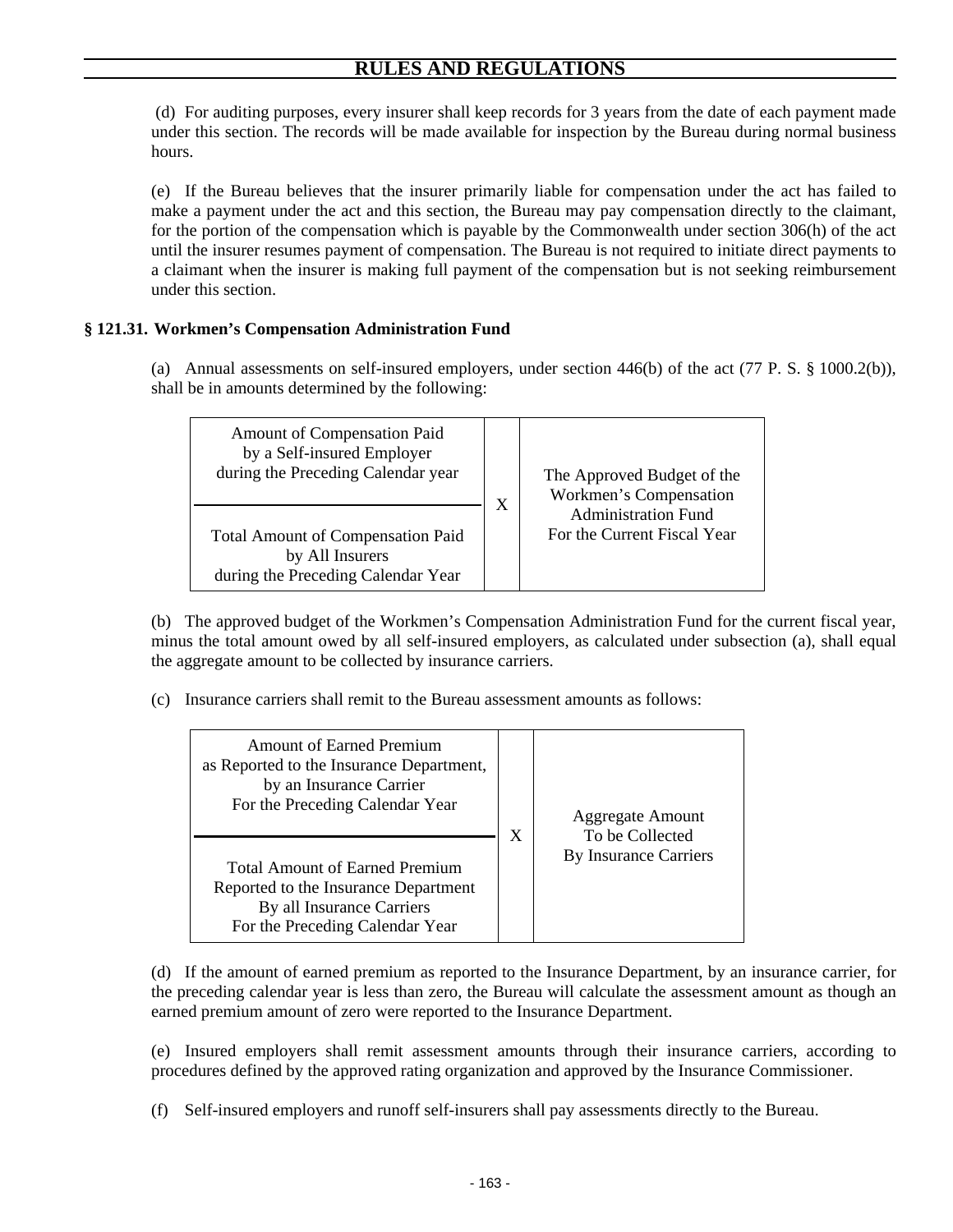## **§ 121.32. Office of Small Business Advocate**

(a) The Bureau may collect annual assessments imposed on insurance carriers, but not on self-insured employers or runoff self-insurers, for the purpose of funding the Office of Small Business Advocate in accordance with section 1303 of the act (77 P. S. § 1041.3). Insurance carriers shall be directly liable to the Bureau for prompt payment of assessments for the Office of Small Business Advocate, as provided in the act and this chapter.

(b) Annual assessments under section 1303 of the act shall be in amounts as determined by the following formula:

| <b>Amount of Compensation Paid</b><br>by an Insurance Carrier,<br>but not a Self-insured Employer<br>or Runoff Self-insurer,<br>During the Preceding Calendar Year<br><b>Total Amount of Compensation Paid</b><br>by All Insurance Carriers,<br>but not Self-insured Employers<br>or Runoff Self-insurers,<br>During the Preceding Calendar Year | X | The Approved Budget of the<br><b>Office of Small Business Advocate</b><br>for the Current Fiscal Year |
|--------------------------------------------------------------------------------------------------------------------------------------------------------------------------------------------------------------------------------------------------------------------------------------------------------------------------------------------------|---|-------------------------------------------------------------------------------------------------------|
|--------------------------------------------------------------------------------------------------------------------------------------------------------------------------------------------------------------------------------------------------------------------------------------------------------------------------------------------------|---|-------------------------------------------------------------------------------------------------------|

### **§ 121.33. Collection of special funds assessments**

- (a) The Bureau will collect assessments for the special funds by calculating the total amount of the following:
	- (1) What each self-insured employer is liable for paying to the Bureau.

(2) What each insurance carrier is responsible for collecting from insured employers and remitting to the Bureau.

(b) Assessments for the special funds will be imposed, collected and remitted as follows:

(1) The Bureau will transmit to each insurance carrier and self-insured employer a notice of assessment amount to be collected, which will specify the amount calculated under subsection (a) and the date on which the amount is due.

(2) Each self-insured employer shall timely remit to the Bureau the amount calculated under subsection  $(a)(1)$ .

(3) Each insurance carrier shall collect payment for assessments from insured employers according to the procedures defined by the approved rating organization and approved by the Insurance Commissioner and timely remit payment to the Bureau.

(4) The failure of an insurance carrier to receive payment from an insured employer does not limit an insurance carrier's responsibility to collect and timely remit to the Bureau the total amount calculated under subsection (a)(2).

## **§ 121.34. Objections to assessments**

(a) A party receiving a notice of assessment amount to be collected from the Bureau may, within 15 days of receipt, object to the assessment reflected in the notice on the basis that it is excessive, erroneous, unlawful or invalid. Insured employers retain all rights provided under section 717 of the act (77 P. S. § 1035.17).